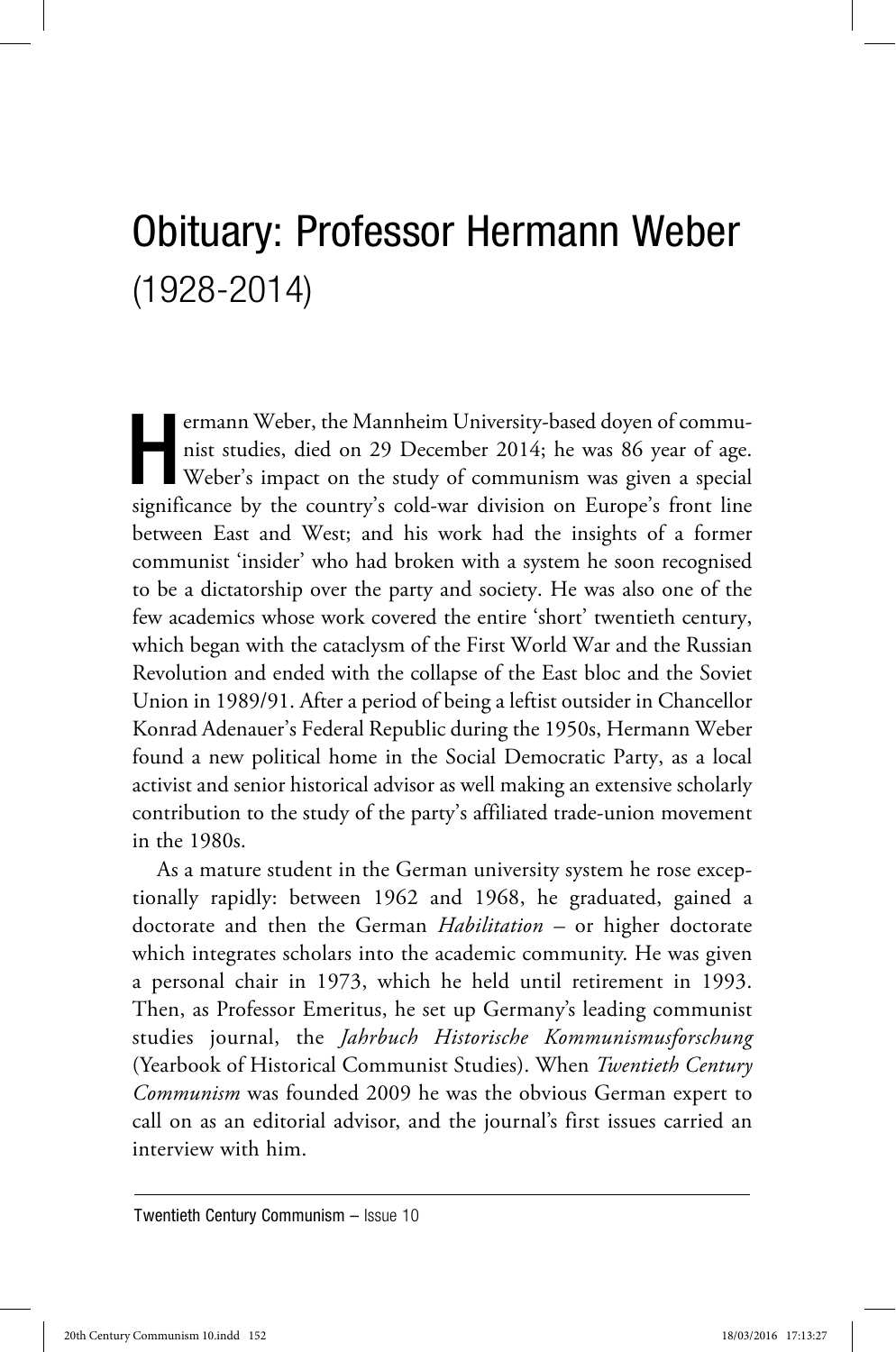## Communism and Hermann Weber

Born in 1928 into a working class family, just before the Weimar Republic's period of relative stability was shaken by the Great Depression, Hermann Weber could take pride in his father membership of the massbased German Communist Party (KPD). He was clearly – and rightly – proud of his father's anti-fascism under the Third Reich, which led to several arrests. After the Second World War, he took up his father's political flag and, until the mid-1950s, was a member of the KPD's successor party, the Socialist Unity Party (SED). He met his wife, Gerda – who was born in the regions which became the German Democratic Republic (GDR) – when they were both students at the Party University in Klein Machnow near Berlin from 1947 until 1949. In 1950, the couple – now married – were fortunate enough to be able to travel to the West together – not least as first-hand experience of the Stalinisation of SED had produced growing political doubts. Yet, initially, both held positions of significance in the communist movement. He worked for the SED's communist youth newspaper in the West, at times taking the role of editor-in-chief; she was head of the Communist League of Women. Their residual commitment to communism led to terms of imprisonment; but, already called 'Comrade Curious' in East Berlin, the SED leadership ensured the couples expulsion in the autumn of 1954. As prominent former Communists, it was not easy to make a living. However, freelance journalism and teaching in adult education in the 1950s paved the way to academia in the 1960s.

## Hermann Weber and Communism

These first-hand political experiences were the perfect platform and driving motivation for a life-long engagement with the study of communism. He was a regular contemporary commentator in the media – including the London-based BBC – as well as an historian. In 1964, Weber published *Ulbricht fälscht Geschichte* (Ulbricht Falsifies History), which anatomised – and exposed – the SED's instrumentalisation of communist history under the direct aegis of party boss Walter Ulbricht. His *magnum opus* was *Wandlung des deutschen Kommunismus* (The

Twentieth Century Communism – Issue 10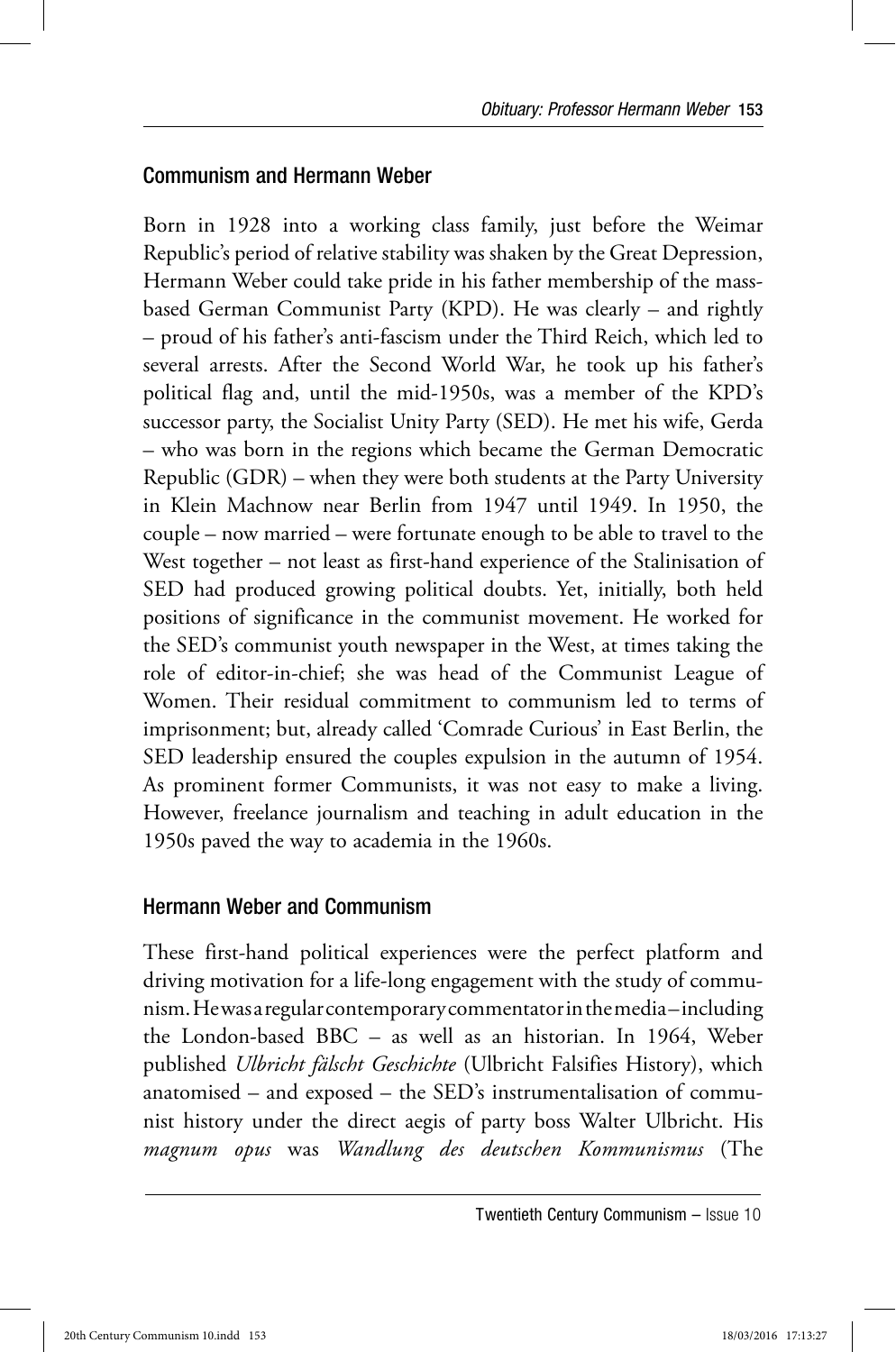Transformation of German Communism); published in 1969 it had gained him a *Habilitation* the previous year. In this study – which included hundreds of biographical sketches of party officials – Weber developed a compelling explanation for the Stalinisation of the KPD, the largest communist party outside Soviet Russia. The model's rigour and value for assessing the development of world communism led the founding authors of this journal to have Weber's reflection on his thesis after the opening of the archives translated as the opening chapter in a collection of essays which all engaged with his Stalinisation thesis. At this time, Weber also began to further develop his interesting in the 'other' Germany. His *Von SBZ zur DDR, 1945-68* (From Soviet Zone of Occupation to German Democratic Republic) was also first published in 1969 and has been revised, updated and reprinted into the twenty-first century. As the arrival of Gorbachev in the Soviet Union made possible archival research, he turned his attention to how German Communists who sought refuge in Soviet Russia in the 1930s ended up as victim in Stalin's 'Great Terror'. This too had a German-German context: as the Soviet Union acknowledged Stalin's 'Great Terror', in East Germany these former Communists – he identified 242 of them – remained 'blank sports in history' (*Weiβe Flecken in der Geschichte*) – as the title of his booked termed those lives the SED dictatorship did not want to be remembered.

## Herman Weber after Communism

After the fall of communism, Hermann Weber campaigned for the preservation of the archives of the German communist movement. He was successful. Indeed, the 'archival revolution' that gave a vast documentarybasis to communist studies is reflected in the title the journal he founded in 1993 – *historical* communist studies, beyond the Kremlinology of the cold-war era. Hermann and Gerda Weber also drew on archival research to write two volumes of memoirs together with his wife, which covered their time together at the SED Party University and beyond.

 We would like to end with two personal reminiscences of Professor Weber. I (Norry LaPorte) first came in contact with Professor Weber soon after the fall of the Berlin Wall. As a postgraduate student at the

Twentieth Century Communism – Issue 10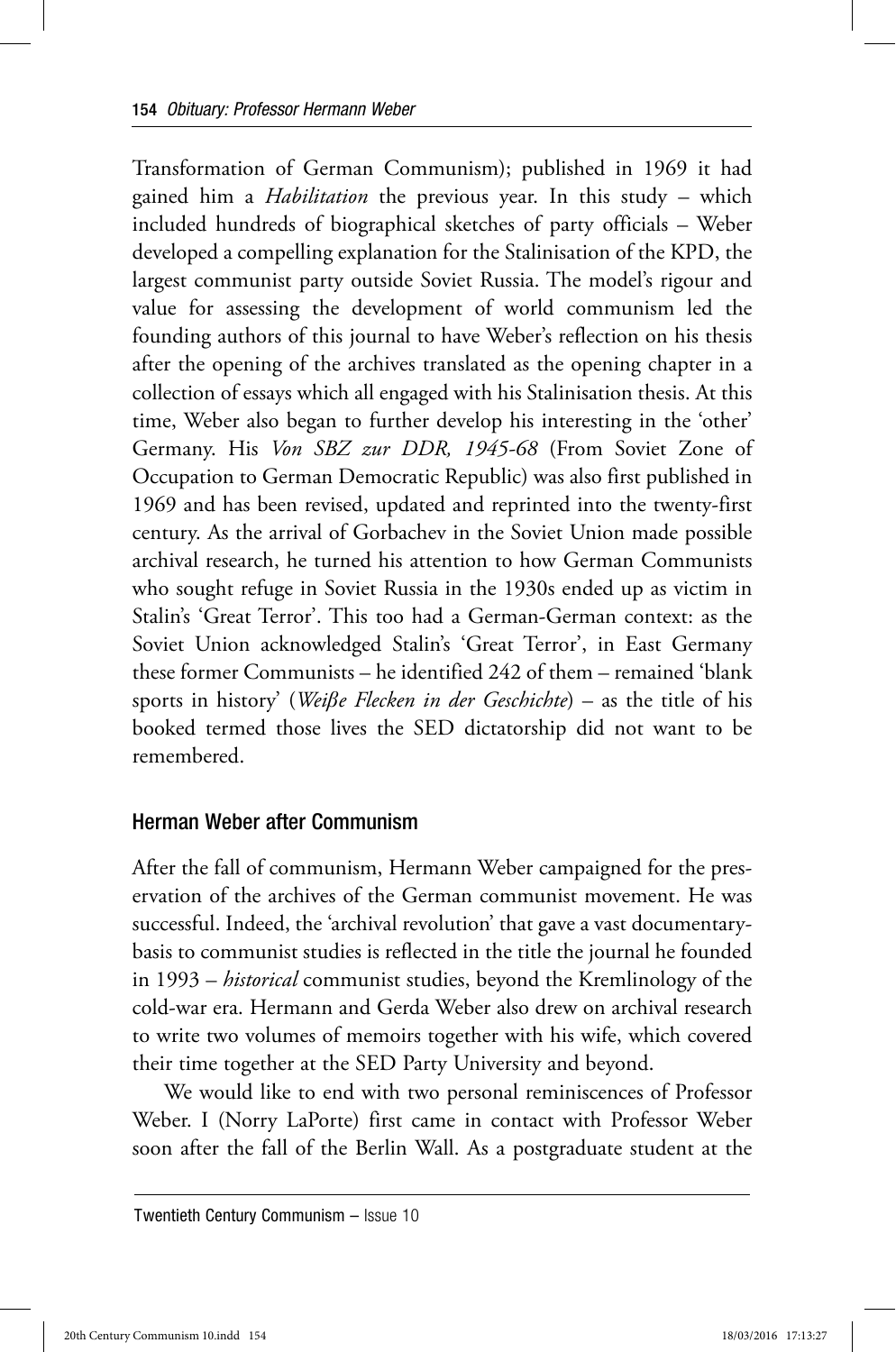University of Stirling, I asked his advice on sources for research on the KPD. The letter – in those ancient, pre-internet days – was answered within the week; the reply was clear: you must get to Pieckstraβe near the Alexanderplatz where the former Institute of Marxism-Leninism had thrown open its doors to researchers. As one of the foot-soldiers in this archival revolution, he too consulted these new sources in Berlin and Moscow, and used them to inform new research as well as reengaging with his previous publications. No study remains unchallenged, but for the study of the KPD, he rightly asserted that he had – by and large – called it correctly. That is also the view of most of the new generation of KPD researchers. And many of them have told me how Hermann Weber was enthusiastic in his help for their research. For some he was able to provide funding though a Foundation he and his wife set up, for others he gave access to his personal library and archive and for all he was keen to discuss communist studies. I also found him to have remained an idealistic and vibrant individual when he invited me to join the 'International Advisory Board' (*Beirat*) of the *Jahrbuch*. His last publication was in the *Jahrbuch* was in 2013 – written despite having a condition that made reading difficult – and the last time he spoke in public was at a local SPD event in early November 2014, shortly before his death. It was a life led 'according to the principles of the left' as well as its scholarly study, as his memoirs underlined.

I (Ulrich Mählert) last saw Hermann Weber on 27 December 2014 in hospital in Mannheim; his wife, Gerda, was there too. There were signs that he could perhaps yet recover from the serious operation, which a fall six weeks earlier had made necessary. Hermann had great difficulty coming out of an artificial coma. But he did recognise Gerda's hand squeezing his, which he could softly respond to, her voice and even just her presence. And perhaps he could once again sense my presence too, if I understood his reaction correctly. At any rate, the nurse was optimistic. We were to get him headphones, which I ordered on Amazon before leaving the hospital. But two days later I learned from Gerda that Hermann had passed away peacefully. It was the same day as the headphones arrived in the letterbox. In Hermann Weber, I have lost my academic mentor, who gave me as a student in their first semester at university a position as an assistant in his department. Until 1998, I was

Twentieth Century Communism – Issue 10